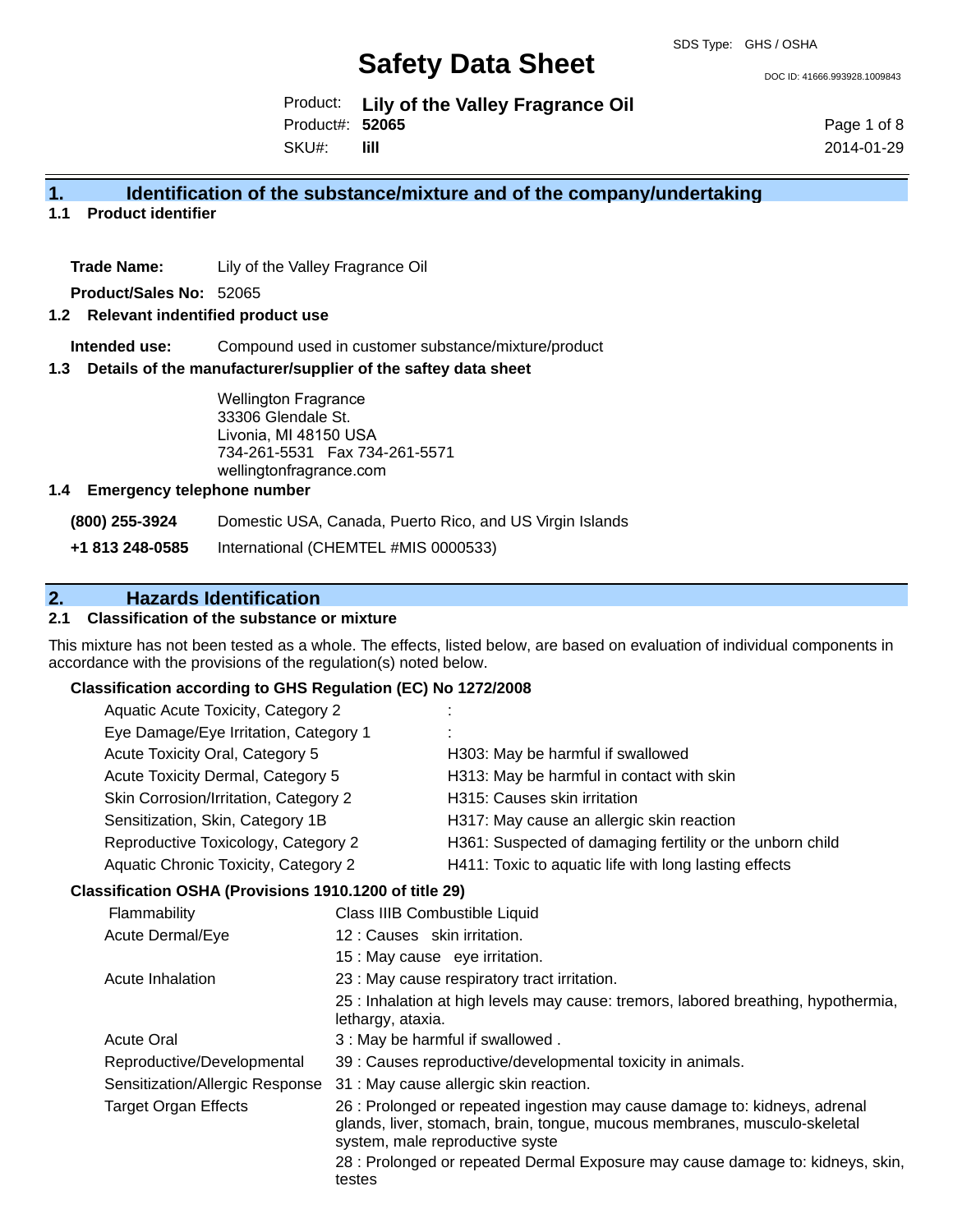DOC ID: 41666.993928.1009843

|                 | Product: Lily of the Valley Fragrance Oil |
|-----------------|-------------------------------------------|
| Product#: 52065 |                                           |
| SKU#:           | -lill                                     |

Page 2 of 8 2014-01-29

Carcinogenicity This mixture contains ingredients identified as carcinogens, at 0.1% or greater, by the following:None [X] ACGIH [ ] IARC [ ] NTP [ ] OSHA [ ]

### **2.2 Label elements**

### **Labelling (REGULATION (EC) No 1272/2008)**

**Hazard pictograms**



### **Signal Word: Danger, Warning**

### **Hazard statments**

| H303                            | May be harmful if swallowed                                                                                                      |
|---------------------------------|----------------------------------------------------------------------------------------------------------------------------------|
| H313                            | May be harmful in contact with skin                                                                                              |
| H315                            | Causes skin irritation                                                                                                           |
| H317                            | May cause an allergic skin reaction                                                                                              |
| H361                            | Suspected of damaging fertility or the unborn child                                                                              |
| H411                            | Toxic to aquatic life with long lasting effects                                                                                  |
| <b>Precautionary Statements</b> |                                                                                                                                  |
| <b>Prevention:</b>              |                                                                                                                                  |
| P <sub>201</sub>                | Obtain special instructions before use                                                                                           |
| P <sub>202</sub>                | Do not handle until all safety precautions have been read and understood                                                         |
| P <sub>264</sub>                | Wash hands thoroughly after handling                                                                                             |
| P <sub>272</sub>                | Contaminated work clothing should not be allowed out of the workplace                                                            |
| P <sub>273</sub>                | Avoid release to the environment                                                                                                 |
| P281                            | Use personal protective equipment as required                                                                                    |
| <b>Response:</b>                |                                                                                                                                  |
| $P302 + P352$                   | IF ON SKIN: Wash with soap and water                                                                                             |
| $P305 + P351 + P338$            | IF IN EYES: Rinse cautiously with water for several minutes Remove contact lenses if<br>present and easy to do. continue rinsing |
| $P308 + P313$                   | IF exposed or concerned: Get medical advice/attention                                                                            |
| P310                            | Immediately call a POISON CENTER or doctor/physician                                                                             |
| P312                            | Call a POISON CENTER or doctor/physician if you feel unwell                                                                      |
| $P333 + P313$                   | If skin irritation or a rash occurs: Get medical advice/attention                                                                |
| P362                            | Take off contaminated clothing and wash before reuse                                                                             |
| P363                            | Wash contaminated clothing before reuse                                                                                          |
| P391                            | <b>Collect Spillage</b>                                                                                                          |

### **2.3 Other Hazards**

**no data available**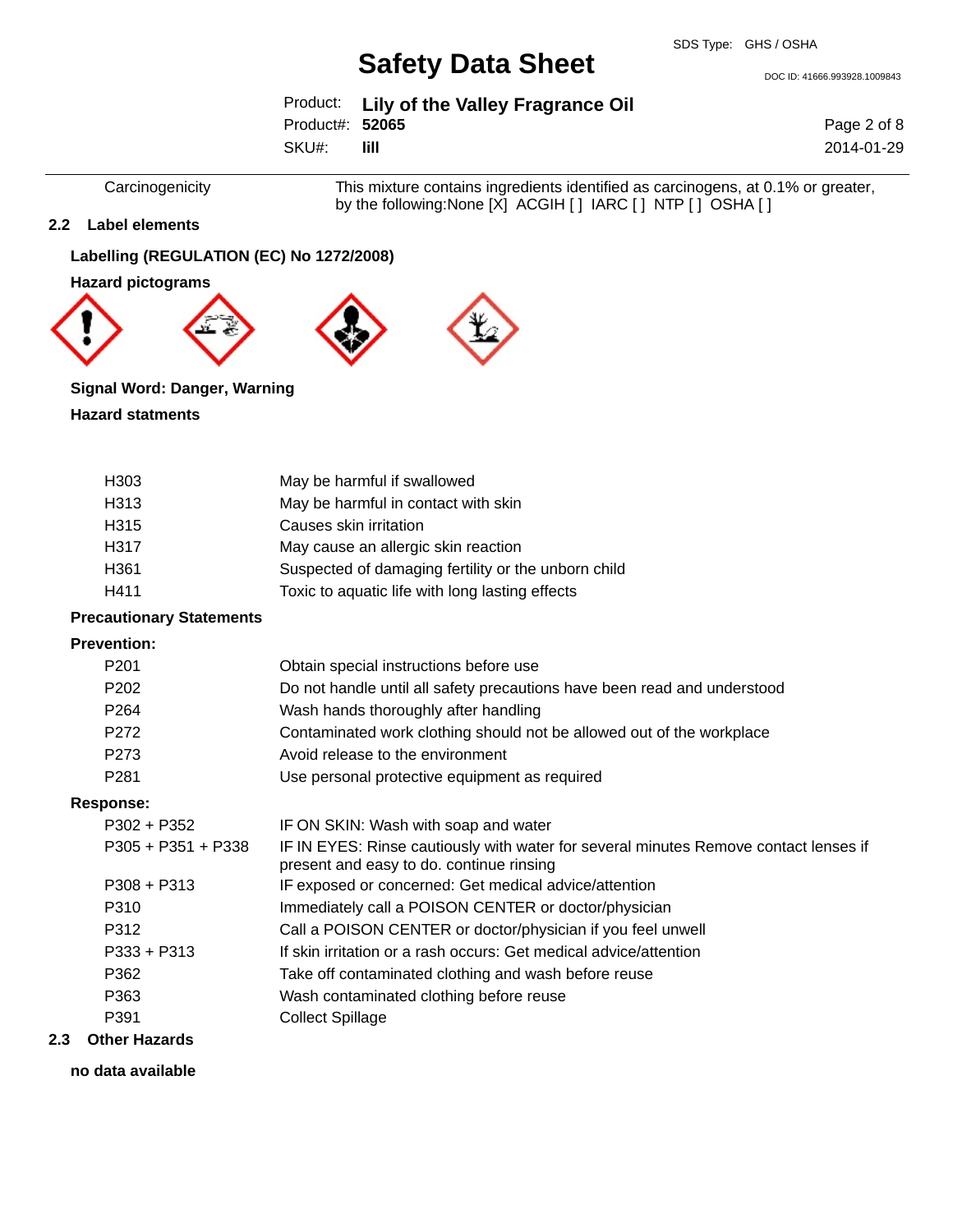DOC ID: 41666.993928.1009843

|                 | Product: Lily of the Valley Fragrance Oil |
|-----------------|-------------------------------------------|
| Product#: 52065 |                                           |
| SKU#:           | -lill                                     |

Page 3 of 8 2014-01-29

**3. Composition/Information on Ingredients**

### **3.1 Mixtures**

This product is a complex mixture of ingredients, which contains among others the following substance(s), presenting a health or environmental hazard within the meaning of the UN Globally Harmonized System of Classification and Labeling of Chemicals (GHS):

| CAS#<br>Ingredient       | EC#                                | Conc.<br>Range | <b>GHS Classification</b>    | <b>OSHA Classification</b> |
|--------------------------|------------------------------------|----------------|------------------------------|----------------------------|
| 84-66-2                  | 201-550-6                          | 10 - 20 %      | H316                         |                            |
| Diethyl phthalate        |                                    |                |                              |                            |
| 122-40-7                 | 204-541-5                          | 10 - 20 %      | H303; H316; H317; H411       | 11, 15                     |
| Amyl Cinnamal            |                                    |                |                              |                            |
| 80-54-6                  | 201-289-8                          | $5 - 10%$      | H302; H315; H361; H411       | 11, 15, 26, 28, 3, 31, 39  |
|                          | <b>Butylphenyl Methylpropional</b> |                |                              |                            |
| 107-75-5                 | 203-518-7                          | $5 - 10%$      | H317; H319                   | 11, 15, 31                 |
| Hydroxycitronellal       |                                    |                |                              |                            |
| $60 - 12 - 8$            | 200-456-2                          | $5 - 10%$      | H302; H313; H316; H319       | 11, 15, 3                  |
| phenethyl alcohol        |                                    |                |                              |                            |
| 106-22-9                 | 203-375-0                          | $5 - 10%$      | H303; H313; H315; H317; H319 | 11, 15                     |
| <b>Citronellol</b>       |                                    |                |                              |                            |
| 106-24-1                 | 203-377-1                          | $5 - 10%$      | H303; H315                   | 11, 15, 31                 |
| Geraniol                 |                                    |                |                              |                            |
| 78-70-6                  | 201-134-4                          | $2 - 5%$       | H227; H303; H315; H319       | 12, 26                     |
| Linalool                 |                                    |                |                              |                            |
| 120-51-4                 | 204-402-9                          | $2 - 5%$       | H302; H313; H411             | 28, 3                      |
| <b>Benzyl Benzoate</b>   |                                    |                |                              |                            |
| 106-25-2                 | 203-378-7                          | $2 - 5%$       | H303; H315; H317; H319       | 15                         |
| Nerol                    |                                    |                |                              |                            |
| 140-11-4                 | 205-399-7                          | $2 - 5%$       | H227; H303; H316             | 15, 25, 26, 31, 39         |
| Benzyl acetate           |                                    |                |                              |                            |
| 118-58-1                 | 204-262-9                          | $2 - 5%$       | H303; H317; H320; H412       | 31                         |
| <b>Benzyl Salicylate</b> |                                    |                |                              |                            |
| $106 - 21 - 8$           | 203-374-5                          | $1 - 2%$       | H303; H315; H319; H411       | 11, 15                     |
|                          | 3,7-Dimethyl-1-octanol             |                |                              |                            |
| $98 - 55 - 5$            | 202-680-6                          | $1 - 2%$       | H227; H303; H315; H319       | 11, 15, 23                 |
| alpha-Terpineol          |                                    |                |                              |                            |
| 1222-05-5                | 214-946-9                          | $1 - 2%$       | H316; H410                   | 11, 15                     |
|                          | Hexamethylindanopyran              |                |                              |                            |

See Section 16 for full text of GHS classification codes

Total Hydrocarbon Content (% w/w) = 0.00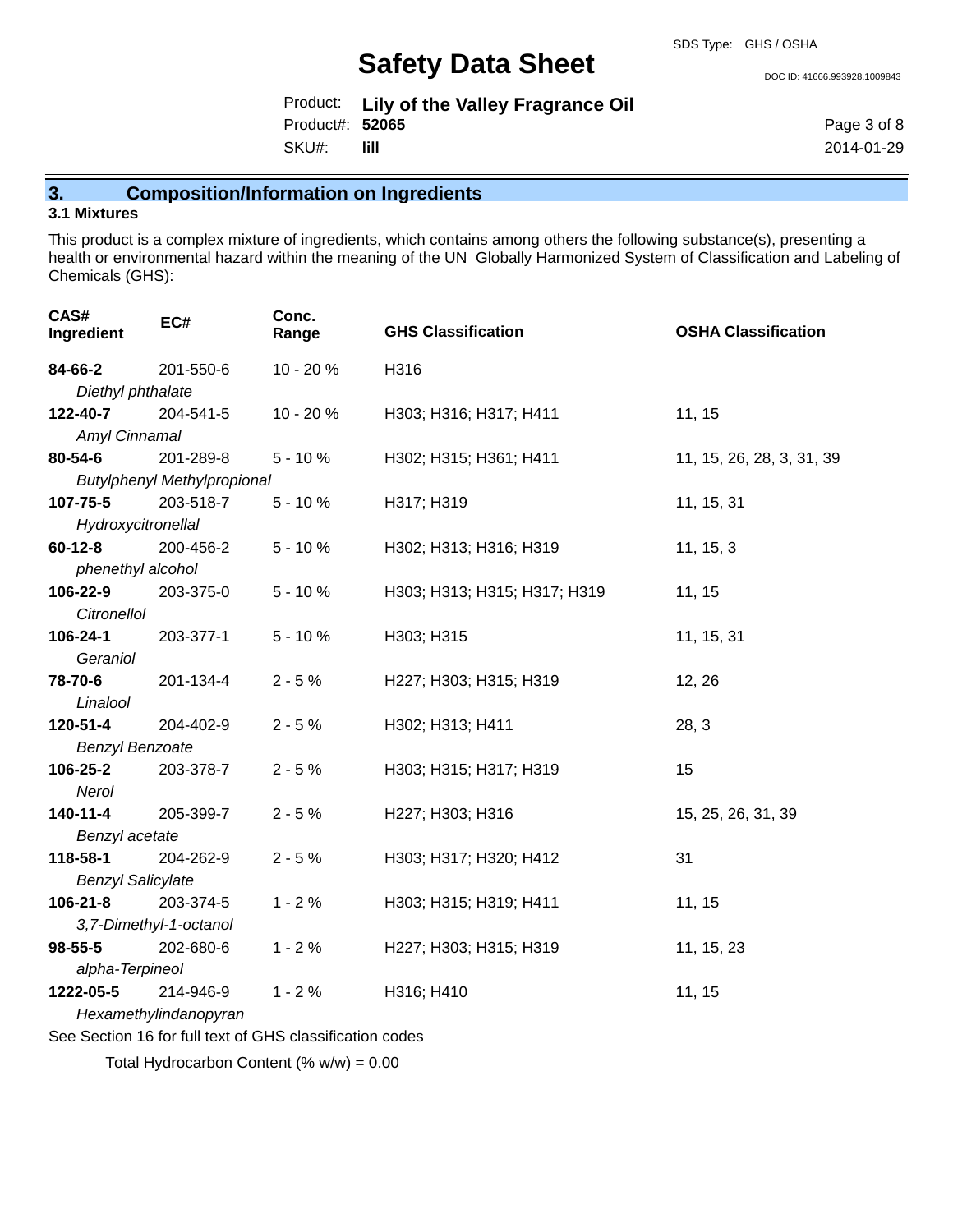DOC ID: 41666.993928.1009843

|                 | Product: Lily of the Valley Fragrance Oil |
|-----------------|-------------------------------------------|
| Product#: 52065 |                                           |
| SKU#: III       |                                           |

Page 4 of 8 2014-01-29

| 4.<br><b>First Aid Measures</b>                                    |                                                                                                               |
|--------------------------------------------------------------------|---------------------------------------------------------------------------------------------------------------|
| <b>Description of first aid measures</b><br>4.1                    |                                                                                                               |
| Inhalation:                                                        | Remove from exposure site to fresh air and keep at rest.<br>Obtain medical advice.                            |
| <b>Eye Exposure:</b>                                               | Flush immediately with water for at least 15 minutes.<br>Contact physician if symptoms persist.               |
| <b>Skin Exposure:</b>                                              | Remove contaminated clothes. Wash thoroughly with water (and soap).<br>Contact physician if symptoms persist. |
| Ingestion:                                                         | Rinse mouth with water and obtain medical advice.                                                             |
| Most important symptoms and effects, both acute and delayed<br>4.2 |                                                                                                               |
| <b>Symptoms:</b>                                                   | no data available                                                                                             |
| Risks:                                                             | Refer to Section 2.2 "Hazard Statements"                                                                      |
| 4.3                                                                | Indication of any immediate medical attention and special treatment needed                                    |
|                                                                    |                                                                                                               |
| <b>Treatment:</b>                                                  | Refer to Section 2.2 "Response"                                                                               |
| 5.<br><b>Fire-Fighting measures</b>                                |                                                                                                               |
| <b>Extinguishing media</b><br>5.1                                  |                                                                                                               |
| Suitable:                                                          | Carbon dioxide (CO2), Dry chemical, Foam                                                                      |
| Unsuitable                                                         | Do not use a direct water jet on burning material                                                             |
| Special hazards arising from the substance or mixture<br>5.2       |                                                                                                               |
| During fire fighting:<br><b>Advice for firefighters</b><br>5.3     | Water may be ineffective                                                                                      |
| <b>Further information:</b>                                        | Standard procedure for chemical fires                                                                         |

### **6. Accidental Release Measures**

### **6.1 Personal precautions, protective equipment and emergency procedures**

Avoid inhalation and contact with skin and eyes. A self-contained breathing apparatus is recommended in case of a major spill.

### **6.2 Environmental precautions**

Keep away from drains, soil, and surface and groundwater.

### **6.3 Methods and materials for containment and cleaning up**

Clean up spillage promptly. Remove ignition sources. Provide adequate ventilation. Avoid excessive inhalation of vapors. Gross spillages should be contained by use of sand or inert powder and disposed of according to the local regulations.

### **6.4 Reference to other sections**

Not Applicable

# **7. Handling and Storage**

### **7.1 Precautions for safe handling**

Apply according to good manufacturing and industrial hygiene practices with proper ventilation. Do not drink, eat or smoke while handling. Respect good personal hygiene.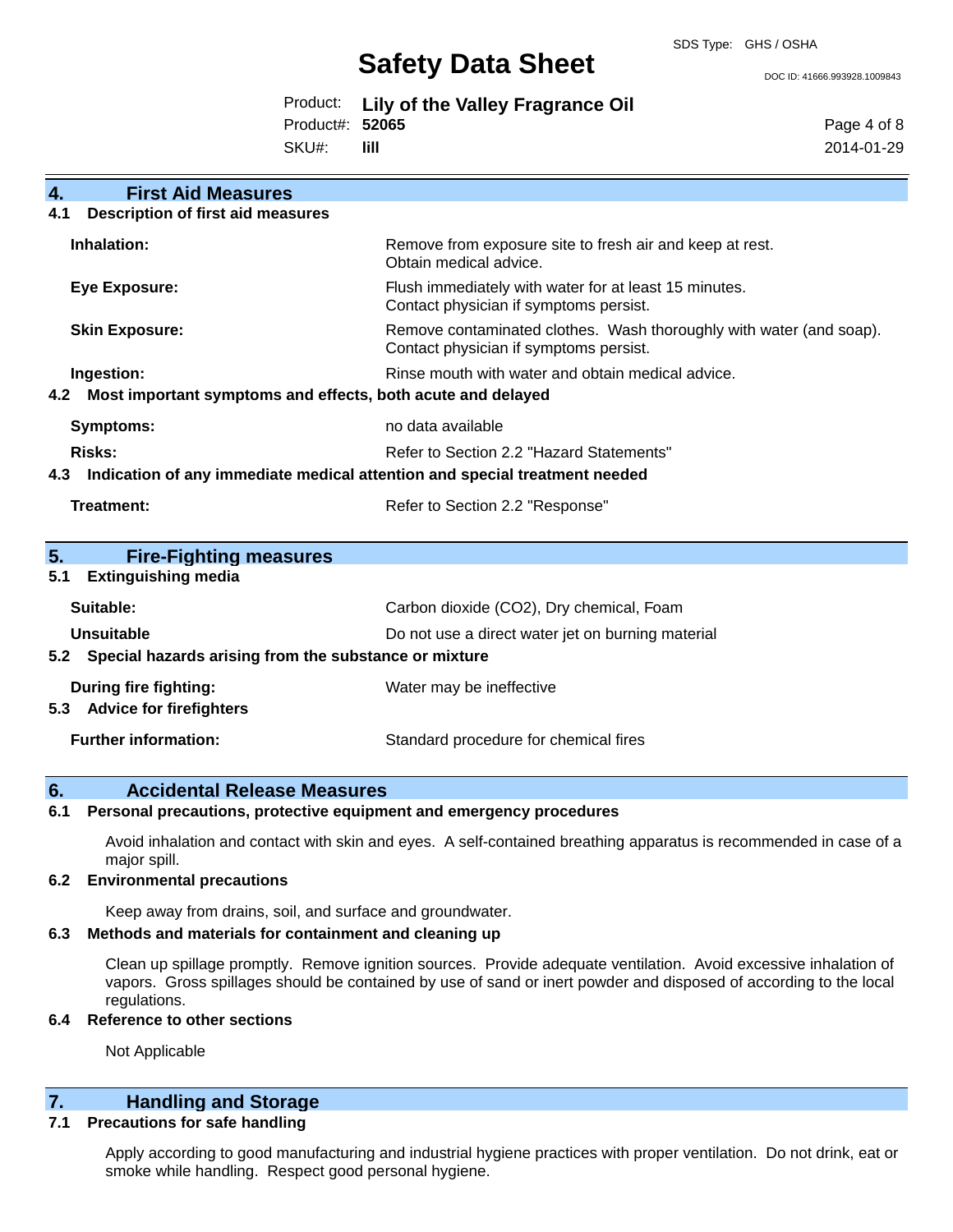DOC ID: 41666.993928.1009843

|                 | Product: Lily of the Valley Fragrance Oil |
|-----------------|-------------------------------------------|
| Product#: 52065 |                                           |
| SKU#:           | -lill-                                    |

Page 5 of 8 2014-01-29

### **7.2 Conditions for safe storage, including any incompatibilities**

Store in a cool, dry and ventilated area away from heat sources and protected from light in tightly closed original container. Avoid plastic and uncoated metal container. Keep air contact to a minimum.

### **7.3 Specific end uses**

No information available

# **8. Exposure Controls/Personal Protection**

### **8.1 Control parameters**

| <b>Exposure Limits:</b>        |                   |                                                                                                                                          |                         |                           |      |                         |
|--------------------------------|-------------------|------------------------------------------------------------------------------------------------------------------------------------------|-------------------------|---------------------------|------|-------------------------|
| <b>Component</b>               |                   |                                                                                                                                          | <b>ACGIH</b><br>TWA ppm | ACGIH<br>STEL ppm TWA ppm | OSHA | <b>OSHA</b><br>STEL ppm |
| 84-66-2                        | Diethyl phthalate |                                                                                                                                          | 5                       |                           |      |                         |
| 140-11-4                       | Benzyl acetate    |                                                                                                                                          | 10                      |                           |      |                         |
| <b>Engineering Controls:</b>   |                   | Use local exhaust as needed.<br>8.2 Exposure controls - Personal protective equipment                                                    |                         |                           |      |                         |
| Eye protection:                |                   | Tightly sealed goggles, face shield, or safety glasses with brow guards and side shields, etc.<br>as may be appropriate for the exposure |                         |                           |      |                         |
| <b>Respiratory protection:</b> |                   | Avoid excessive inhalation of concentrated vapors. Apply local ventilation where appropriate.                                            |                         |                           |      |                         |
| <b>Skin protection:</b>        |                   | Avoid Skin contact. Use chemically resistant gloves as needed.                                                                           |                         |                           |      |                         |

# **9. Physical and Chemical Properties**

### **9.1 Information on basic physical and chemical properties**

| Appearance:                  | <b>Conforms to Standard</b>     |
|------------------------------|---------------------------------|
| Odor:                        | Conforms to Standard            |
| Color:                       | <b>Colorless to Pale Yellow</b> |
| <b>Viscosity:</b>            | Liquid                          |
| <b>Freezing Point:</b>       | Not determined                  |
| <b>Boiling Point:</b>        | Not determined                  |
| <b>Melting Point:</b>        | Not determined                  |
| <b>Flashpoint:</b>           | >200 F (93.33 C)                |
| Auto flammability:           | Not determined                  |
| <b>Explosive Properties:</b> | None Expected                   |
| <b>Oxidizing properties:</b> | None Expected                   |
| Vapor Pressure (mmHg@20 C):  | 0.01                            |
| %VOC:                        | 2.52                            |
| Specific Gravity @ 25 C:     | 0.9805                          |
| Density @ 25 C:              | 0.9775                          |
| Refractive Index @ 25 C:     | 1.5045                          |
| Soluble in:                  | Oil                             |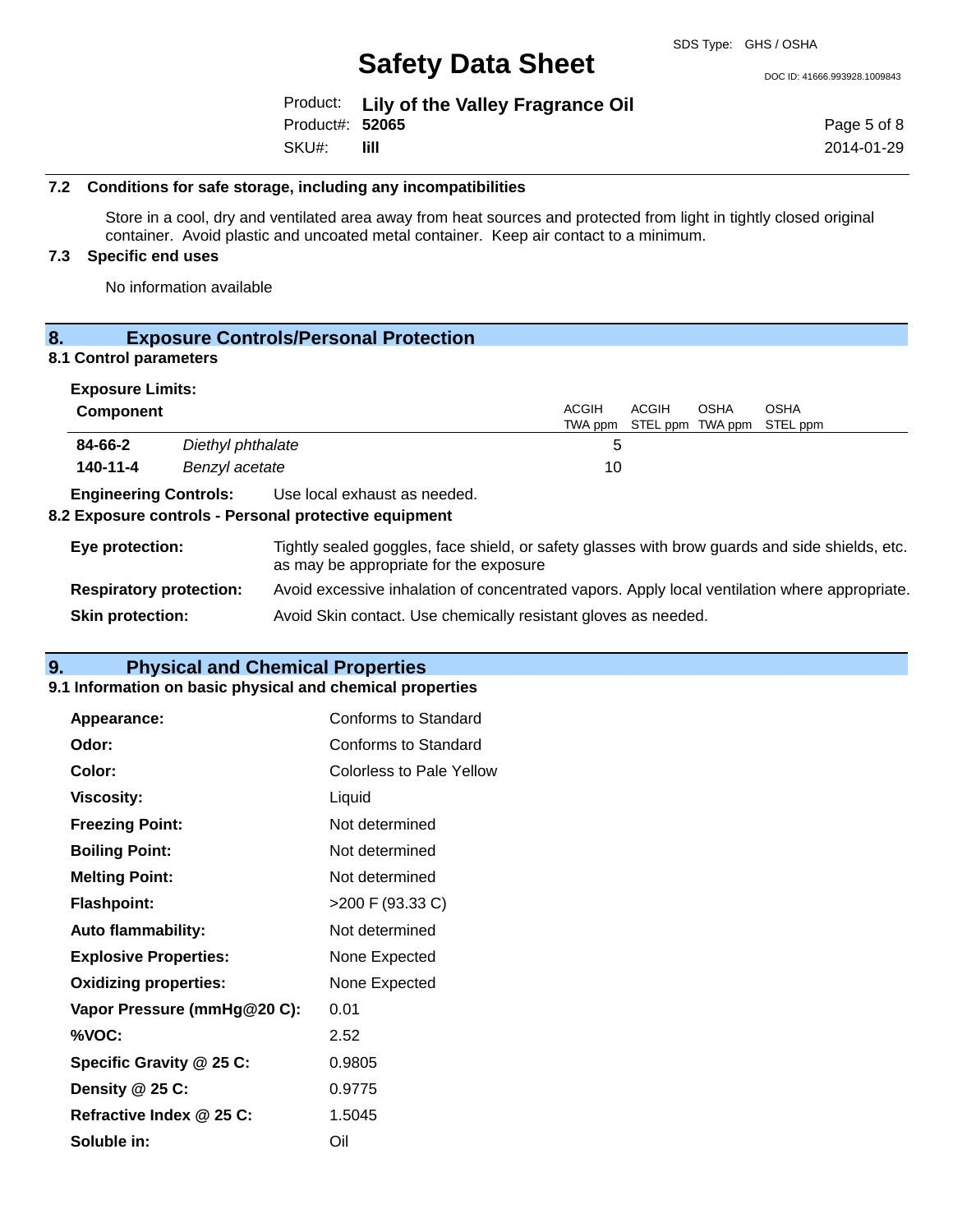DOC ID: 41666.993928.1009843

Product: **Lily of the Valley Fragrance Oil** SKU#: Product#: **52065 lill**

Page 6 of 8 2014-01-29

# **10. Stability and Reactivity**

| 10.1 Reactivity                         | None                                               |
|-----------------------------------------|----------------------------------------------------|
| <b>10.2 Chemical stability</b>          | Stable                                             |
| 10.3 Possibility of hazardous reactions | None known                                         |
| <b>10.4 Conditions to avoid</b>         | None known                                         |
| 10.5 Incompatible materials             | Strong oxidizing agents, strong acids, and alkalis |
| 10.6 Hazardous decomposition products   | None known                                         |

### **11. Toxicological Information**

| <b>11.1 Toxicological Effects</b>  |  |
|------------------------------------|--|
| <b>Acute toxicity - Oral</b>       |  |
| <b>Acute toxicity - Dermal</b>     |  |
| <b>Acute toxicity - Inhalation</b> |  |

| <b>Skin corrosion / irritation</b>                 | Causes skin irritation   |
|----------------------------------------------------|--------------------------|
| Serious eye damage / irritation                    |                          |
| <b>Respiratory sensitization</b>                   | Not classified - the cla |
| <b>Skin sensitization</b>                          | May cause an allergio    |
| <b>Germ cell mutagenicity</b>                      | Not classified - the cla |
| Carcinogenicity                                    | Not classified - the cla |
| <b>Reproductive toxicity</b>                       | Suspected of damagi      |
| Specific target organ toxicity - single exposure   | Not classified - the cla |
| Specific target organ toxicity - repeated exposure | Not classified - the cla |
| <b>Aspiration hazard</b>                           | Not classified - the cla |

# (LD50: 3,257.33) May be harmful if swallowed **(LD50: 2,364.80) May be harmful in contact with skin** (LC50: Undetermined) Not classified - the classification criteria are not met

Not classified - the classification criteria are not met May cause an allergic skin reaction Not classified - the classification criteria are not met Not classified - the classification criteria are not met Suspected of damaging fertility or the unborn child Not classified - the classification criteria are not met **Pecify - Specific Specific Specific Specific and Specific Specific Specific Specific Specification Criteria are not met** Not classified - the classification criteria are not met

# **12. Ecological Information**

**Acute acquatic toxicity**

**12.1 Toxicity**

| <b>Chronic acquatic toxicity</b>   | Toxic to aquatic life with long lasting effects |
|------------------------------------|-------------------------------------------------|
| <b>Toxicity Data on soil</b>       | no data available                               |
| <b>Toxicity on other organisms</b> | no data available                               |
| 12.2 Persistence and degradability | no data available                               |
| 12.3 Bioaccumulative potential     | no data available                               |
| 12.4 Mobility in soil              | no data available                               |
| 12.5 Other adverse effects         | no data available                               |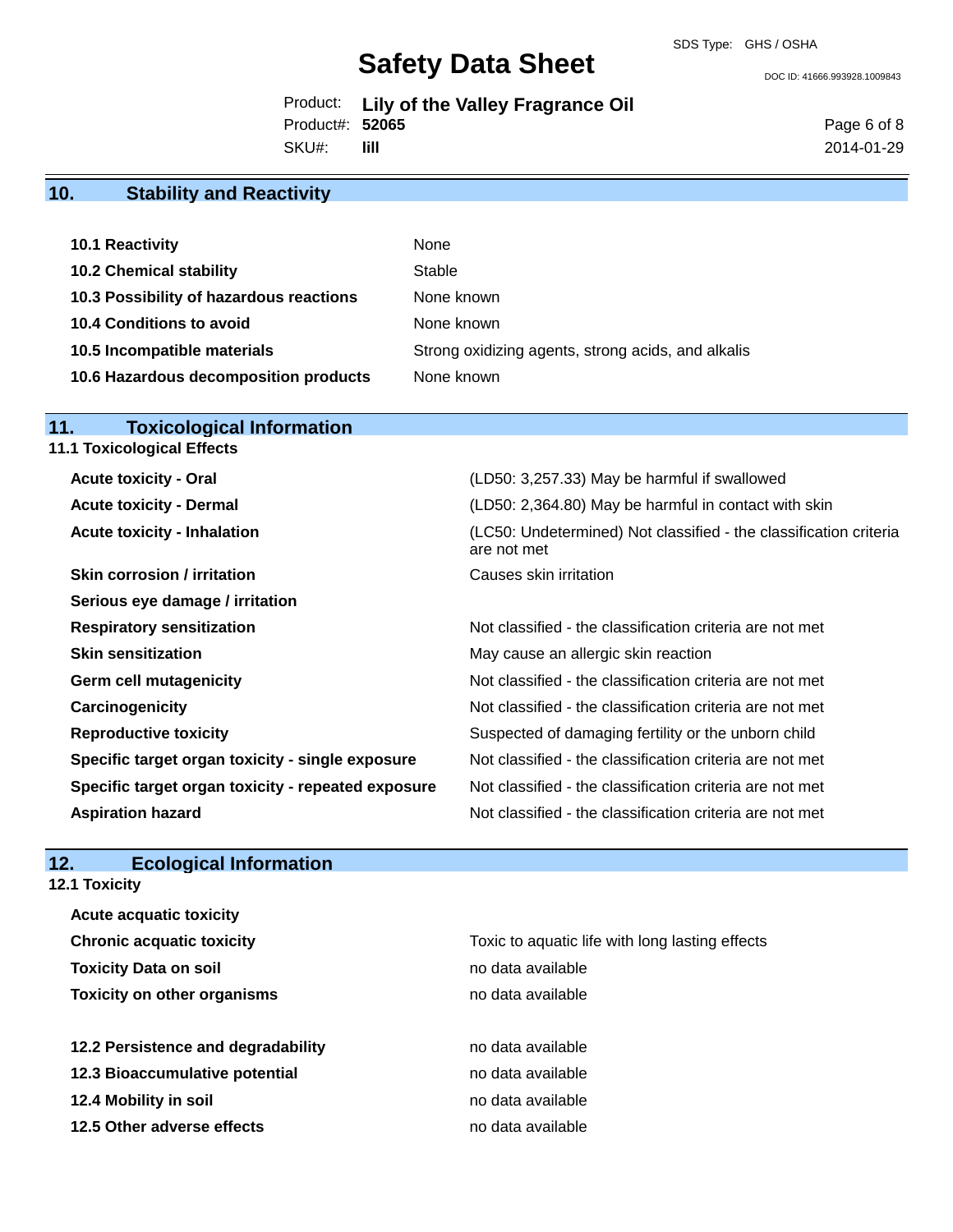DOC ID: 41666.993928.1009843

|                 | Product: Lily of the Valley Fragrance Oil |
|-----------------|-------------------------------------------|
| Product#: 52065 |                                           |
| SKU#:           | - Till -                                  |

Page 7 of 8 2014-01-29

### **13. Disposal Conditions**

### **13.1 Waste treatment methods**

Do not allow product to reach sewage systems. Dispose of in accordance with all local and national regulations. Send to a licensed waste management company.The product should not be allowed to enter drains, water courses or the soil. Do not contaminate ponds, waterways or ditches with chemical or used container.

# **14. Transport Information**

| <b>Regulator</b><br>U.S. DOT (Non-Bulk)<br><b>Chemicals NOI</b> |            | <b>Class</b> | <b>Pack Group</b><br>Not Regulated - Not Dangerous Goods | <b>Sub Risk</b> | UN-nr.        |
|-----------------------------------------------------------------|------------|--------------|----------------------------------------------------------|-----------------|---------------|
| <b>ADR/RID (International Road/Rail)</b>                        |            |              |                                                          |                 |               |
| <b>Environmentally Hazardous</b><br>Liquid, n.o.s.              | Substance. | 9            | $\mathbf{III}$                                           |                 | <b>UN3082</b> |
| <b>IATA (Air Cargo)</b>                                         |            |              |                                                          |                 |               |
| <b>Environmentally Hazardous</b><br>Liquid, n.o.s.              | Substance. | 9            | $\mathbf{III}$                                           |                 | <b>UN3082</b> |
| <b>IMDG (Sea)</b>                                               |            |              |                                                          |                 |               |
| <b>Environmentally Hazardous</b><br>Liquid, n.o.s.              | Substance. | 9            | $\mathbf{III}$                                           |                 | <b>UN3082</b> |

| 15.                              | <b>Regulatory Information</b>              |                                                              |
|----------------------------------|--------------------------------------------|--------------------------------------------------------------|
| <b>U.S. Federal Regulations:</b> |                                            |                                                              |
|                                  | <b>TSCA (Toxic Substance Control Act):</b> | All components of the substance/mixture are listed or exempt |
|                                  | 40 CFR(EPCRA, SARA, CERCLA and CAA)        | This product contains the following components:              |
| 84-66-2                          | $201 - 550 - 6$ 10 - 20 %                  | Diethyl phthalate                                            |
| <b>U.S. State Regulations:</b>   |                                            |                                                              |
| <b>Canadian Regulations:</b>     | <b>California Proposition 65 Warning</b>   | No Warning required                                          |
| <b>DSL / NDSL</b>                |                                            | 100.00% of the components are listed or exempt.              |

# **16. Other Information**

| GHS H-Statements referred to under section 3                |                                                           |
|-------------------------------------------------------------|-----------------------------------------------------------|
| H227 : Combustible liquid                                   | H302: Harmful if swallowed                                |
| H303 : May be harmful if swallowed                          | H313 : May be harmful in contact with skin                |
| H315 : Causes skin irritation                               | H316 : Causes mild skin irritation                        |
| H317 : May cause an allergic skin reaction                  | H319 : Causes serious eye irritation                      |
| H320 : Causes eye irritation                                | H361: Suspected of damaging fertility or the unborn child |
| H410 : Very toxic to aquatic life with long lasting effects | H411 : Toxic to aquatic life with long lasting effects    |

H412 : Harmful to aquatic life with long lasting effects

- 
-